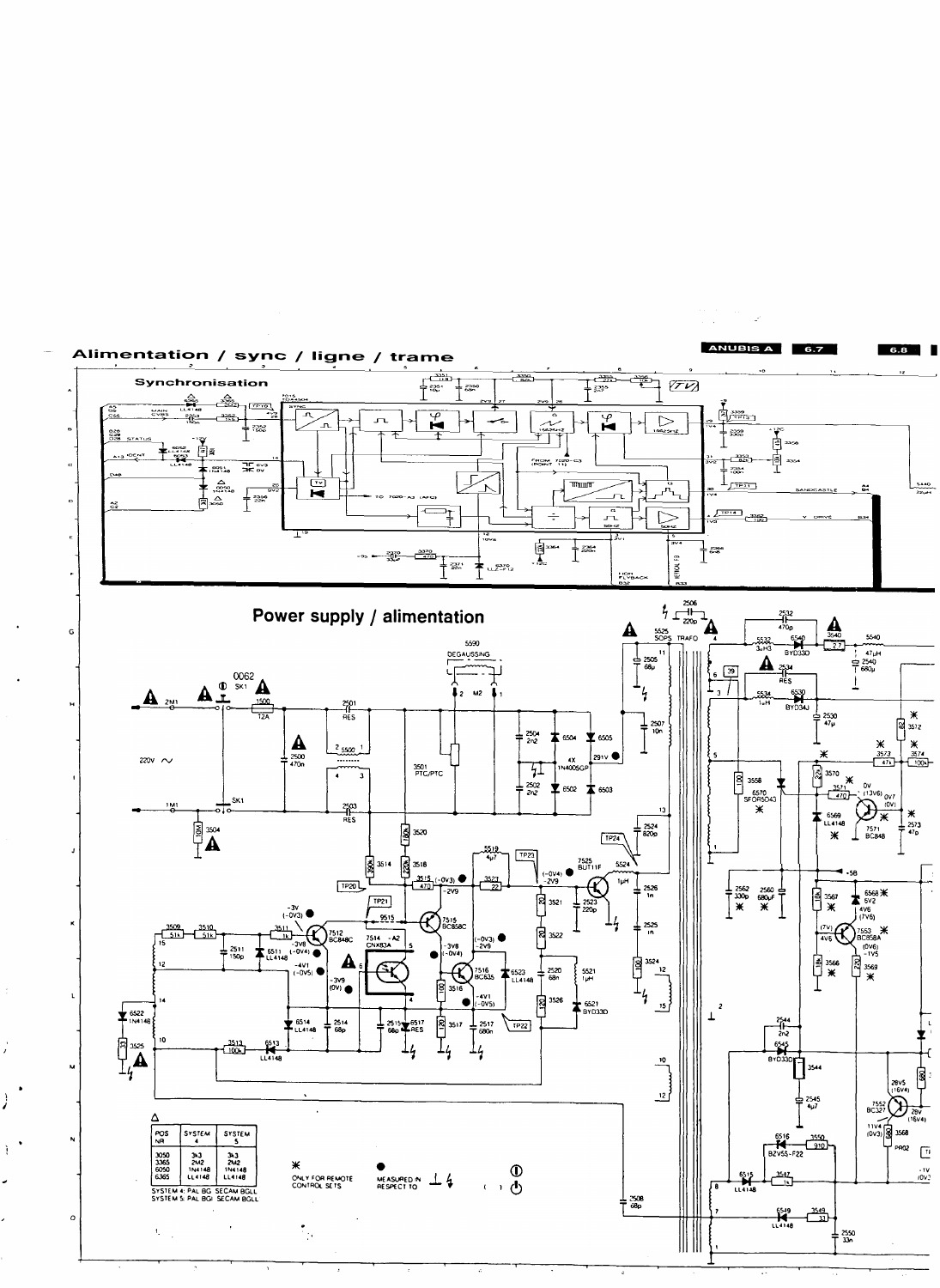6.7 **ANUBIS A** 6.8



 $\mathbf{r}$ 

 $\mathbf{y}$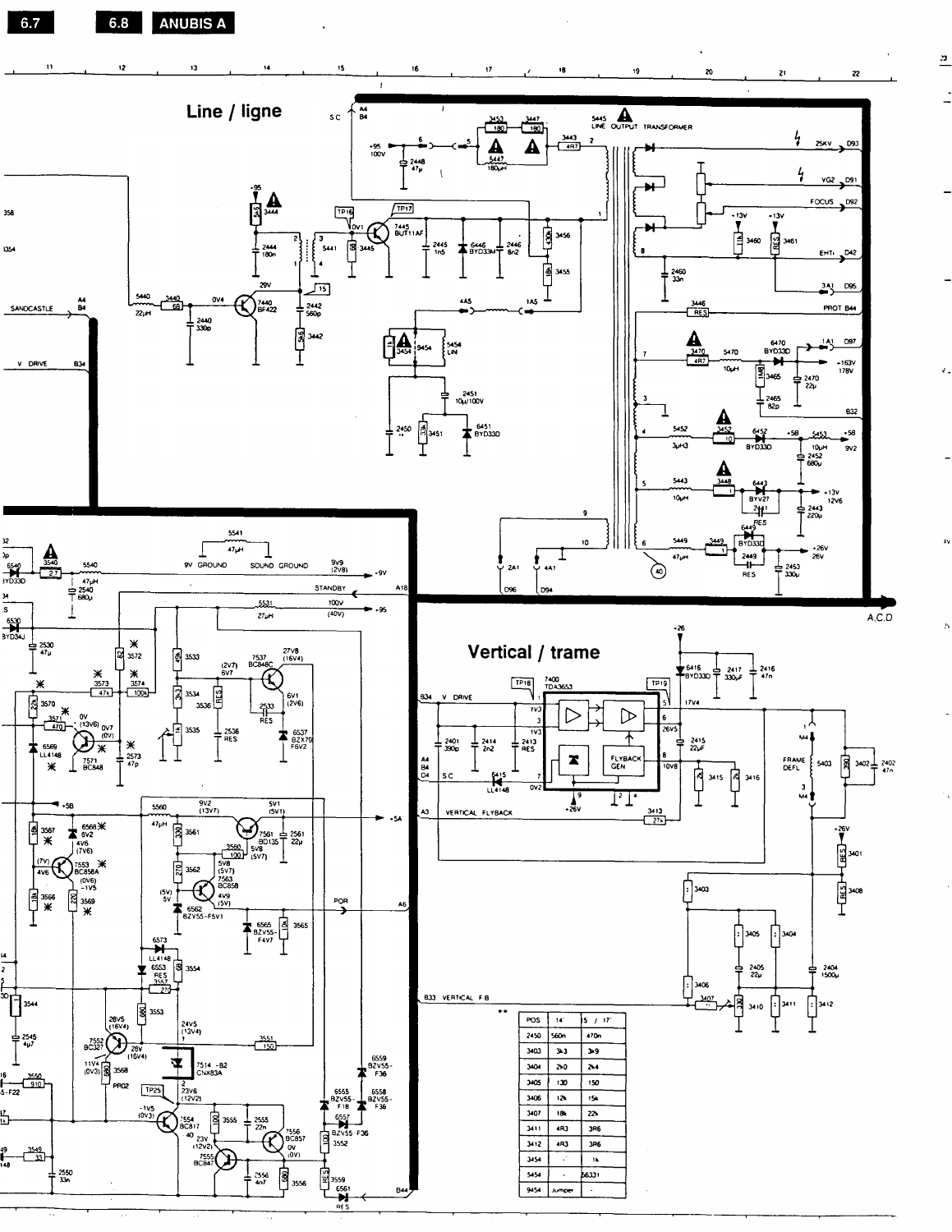



| 灬                     |               |                    |                     |                     |                    |
|-----------------------|---------------|--------------------|---------------------|---------------------|--------------------|
| POS<br>N <sub>R</sub> | <b>SYSTEM</b> | <b>SYSTEM</b><br>2 | <b>SYSTEM</b><br>3  | <b>SYSTEM</b>       | <b>SYSTEM</b><br>s |
| 1001                  | <b>UV917</b>  | U/43               | <b>UV917</b>        | UV917               | UV917              |
| 1015                  | OFWG1961      | OFWJ1952           | OFWG1961            | OFWG3950            | OFWG3950           |
| 1032                  | 5 SMHz        |                    | 55MHz               | 5 SMHz              | 5 SMHz             |
| 1033                  |               | <b>6 OMHZ</b>      | 6 SMHz              |                     | 60mhz              |
| 2010                  |               |                    |                     | 180                 | 180                |
| 2011                  |               |                    |                     | 18p                 | 18p                |
| 2013                  |               |                    |                     | 180                 | 180                |
| 2014                  |               |                    |                     | 4 <sub>0</sub>      | 407                |
| 2017                  | 100µF         | 100 <sub>k</sub> F | 100µF               | 150 <sub>k</sub> F  | 150 <sub>L</sub> F |
| 2018                  |               |                    |                     | 566                 | 56                 |
| 2026                  |               |                    |                     | 22n                 | 22n                |
| 2041                  |               |                    |                     | 4n                  | 407                |
| 2043                  |               |                    |                     | 4n                  | 4n7                |
| 2044                  |               |                    |                     | 4n7                 | 4n7                |
| 3010                  | <b>JMP</b>    | <b>JMP</b>         | <b>JMP</b>          | 56E                 | 56E                |
| 3011                  |               |                    |                     | 5k6                 | 546                |
| 3012                  |               |                    |                     | 5.6                 | 5.6                |
| 3019                  | <b>JMP</b>    | <b>JMP</b>         | <b>JMP</b>          | <b>5k6</b>          | <b>5k6</b>         |
| 3020                  | <b>JMP</b>    | <b>JMP</b>         | <b>JMP</b>          | B <sub>2</sub> E    | B <sub>2</sub> E   |
| 3036                  |               |                    |                     | <b>JMP</b>          | JMP                |
| 3037                  | <b>JNP</b>    | <b>ANP</b>         | <b>JMP</b>          |                     |                    |
| 3043                  |               |                    |                     | 1004                | 100%               |
| 3049                  |               |                    |                     | 820k                | 820k               |
| 5012                  |               |                    |                     | 028µH               | 028uH              |
| 5040                  | 019uH         | 019pH              | 0.19 <sub>u</sub> H | 0.30 <sub>h</sub> H | 0.30uH             |
| 5043                  |               |                    |                     | 070pH               | 070pH              |
| 6014                  |               |                    |                     | <b>BA682</b>        | <b>BA682</b>       |
| 6019                  |               |                    |                     | LL4148              | LL4148             |
| 6020                  |               |                    |                     | LL4148              | LL 1148            |
| 7049                  |               |                    |                     | <b>BC853</b>        | <b>BC858</b>       |
|                       |               |                    |                     |                     |                    |

 $A,B,D$ 

SYSTEM 1: PAL BG<br>System 2 PAL I